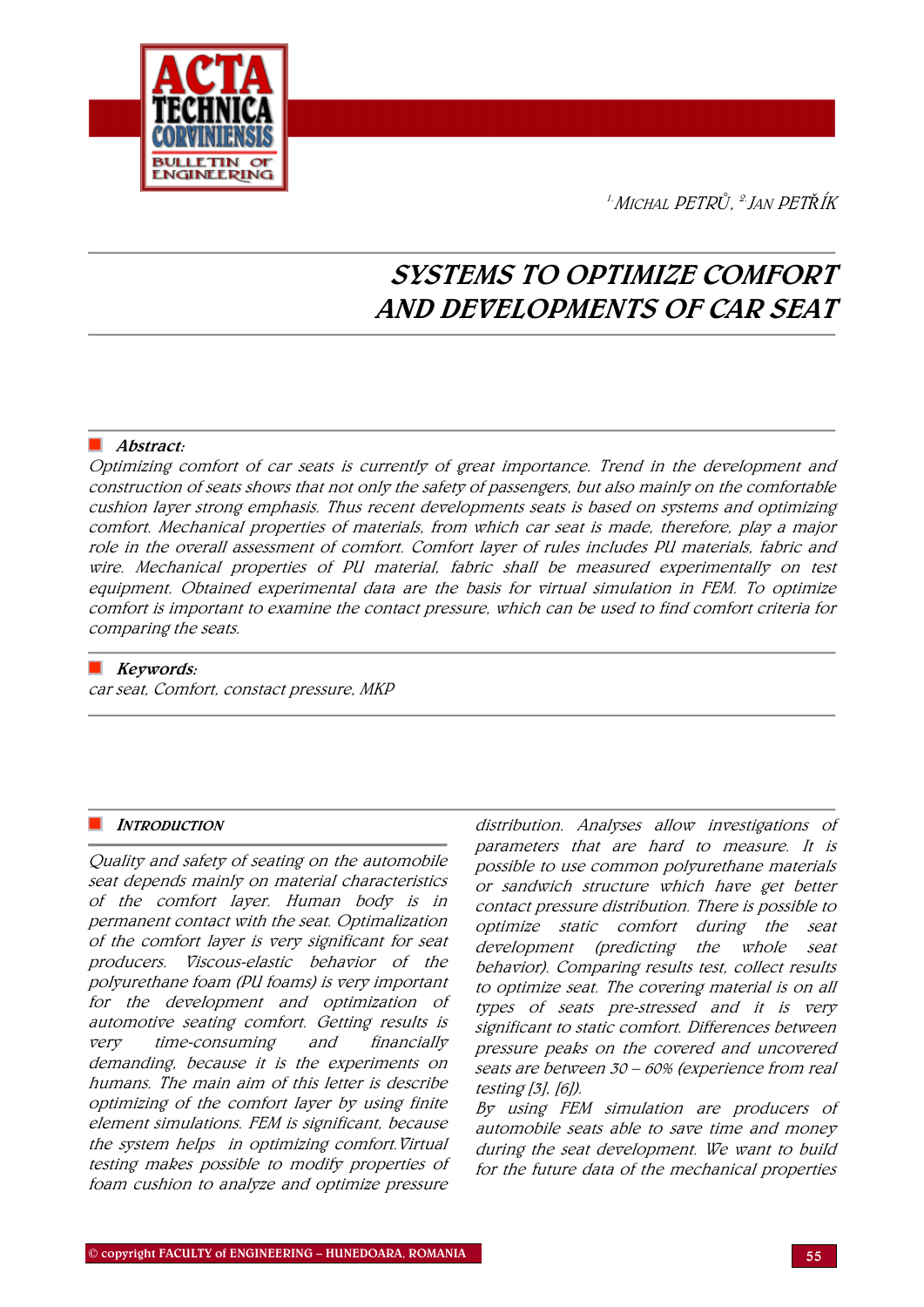# ACTA TECHNICA CORVINIENSIS – BULLETIN of ENGINEERING

through experimental measurement and evaluation of the data for comfort seats to the virtual simulation. Then we will be able compare different automobile seats in real tests and make virtual simulations.

# **METHODOLOGY OF SIMULATION TESTS** Experimental measure

Virtual Simulations are built based on experimental data measured in specialized test equipment. Mechanical properties of upholstery fabrics from the tensile test are obtained from the test facility (fig.1).



Fig.1 Experimental tests of Cover-Textil fabric



Fig.2 Tests car seat from PU foam

Mechanical properties PU foam were measured on the standard sample (stadard Cube of dimensions 100x100x50) [3], [7], [8] and particular by experimental tests for to testing car seat facilities (fig.2).

# Simulation tests

Simulation models were created in an environment of FEM. The model was made of PU material, from a sandwich material. Models

were tested from Cover-Textile Fabric and without the Cover-Textile Fabric.



Fig. 3 Model uncovered seat



Fig. 4 Model sandwich seat



Fig. 5 Model covered seat



Fig. 6 Virtual human body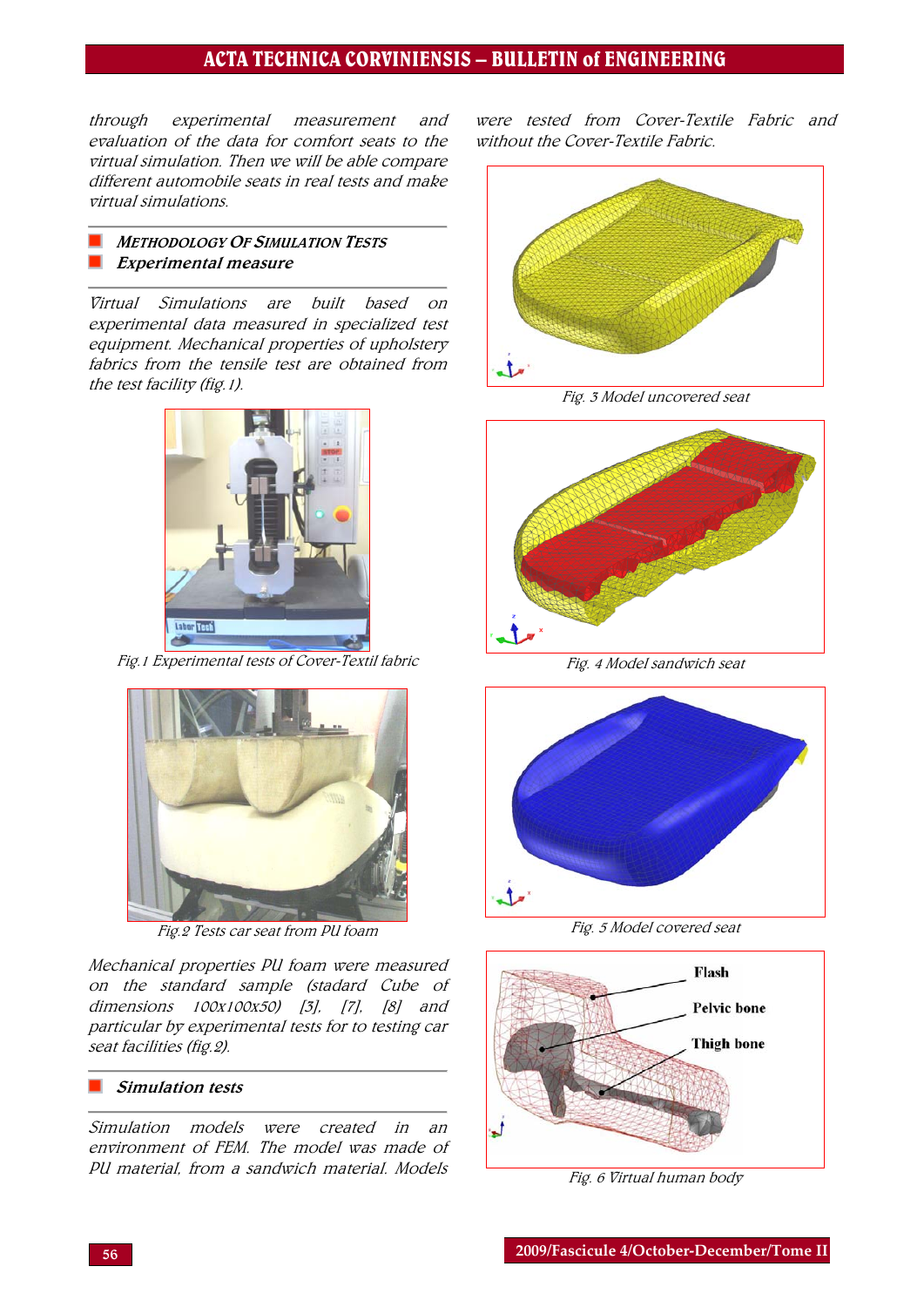Both sandwich seats contain two different types of polyurethane foam. The main part of the foam is common material used in standard seats and the soft foam in the contact area.

The virtual human body model contains parts of skeleton like pelvic bone and thigh bone (Fig.6). This part of skeleton is fleshed by human body tissue. Characteristics of the tissue are optimized from the letters [2], [3] and [4].

| <i>rav. I Characteristics of the human body model</i> |                          |                   |           |           |
|-------------------------------------------------------|--------------------------|-------------------|-----------|-----------|
| Part                                                  | <b>Material</b><br>model | Density           | Young's   | Poisson   |
|                                                       |                          |                   | modulus   | number    |
|                                                       |                          | [kg/m $\hat{3}$ ] | $E$ [GPa] | $\mu$ [-] |
| thigh                                                 | Elastic                  | 1000              | 0.250     | 0.3       |
| bone                                                  | Plastic                  |                   |           |           |
| pelvic                                                | Elastic                  |                   | 0.250     | 0.3       |
| bone                                                  | Plastic                  | 1000              |           |           |
| flesh                                                 | Elastic                  | 1200              | $8.E-5$   | 0.4       |

Tab. 1 Characteristics of the human body model

The lower plate is fixed in all degrees of freedom. The mass of the human body model is 61 kg. Initial position of the human body is optimized to get no penetration with seat. There is defined gravity acceleration field on the whole human body. The result analysis is done after equilibrium of the human body on the seat.



Fig. 7 Initial position



Fig.8 Result position

## ■ Material characteristics virtual models

Virtual simulations are made in PAM COMFORT from ESI GROUP. Solver of PAM COMFORT is based on PAM CRASH explicit integration scheme and is optimized for comfort static and dynamic simulations. Explicit method (Explicit Solver) and the mathematical relationships were referred to in Article [7], [8].

PU Foam characteristics are included as static stress-strain curves (Fig. 9). Measure and simulation described in detail in Article [3], [7]. Static characteristics are analyzed by using special methodology to describe creep and stress relaxation. Textile fabric characteristics in directions loading are included as stress-strain curves (Fig.10). As the material properties are given further variables such as density, Young's modulus, viscoelastic coefficients, stiffness damping, coefficient, absorption Energy and other factors.





Fig. 10 Uncovered seat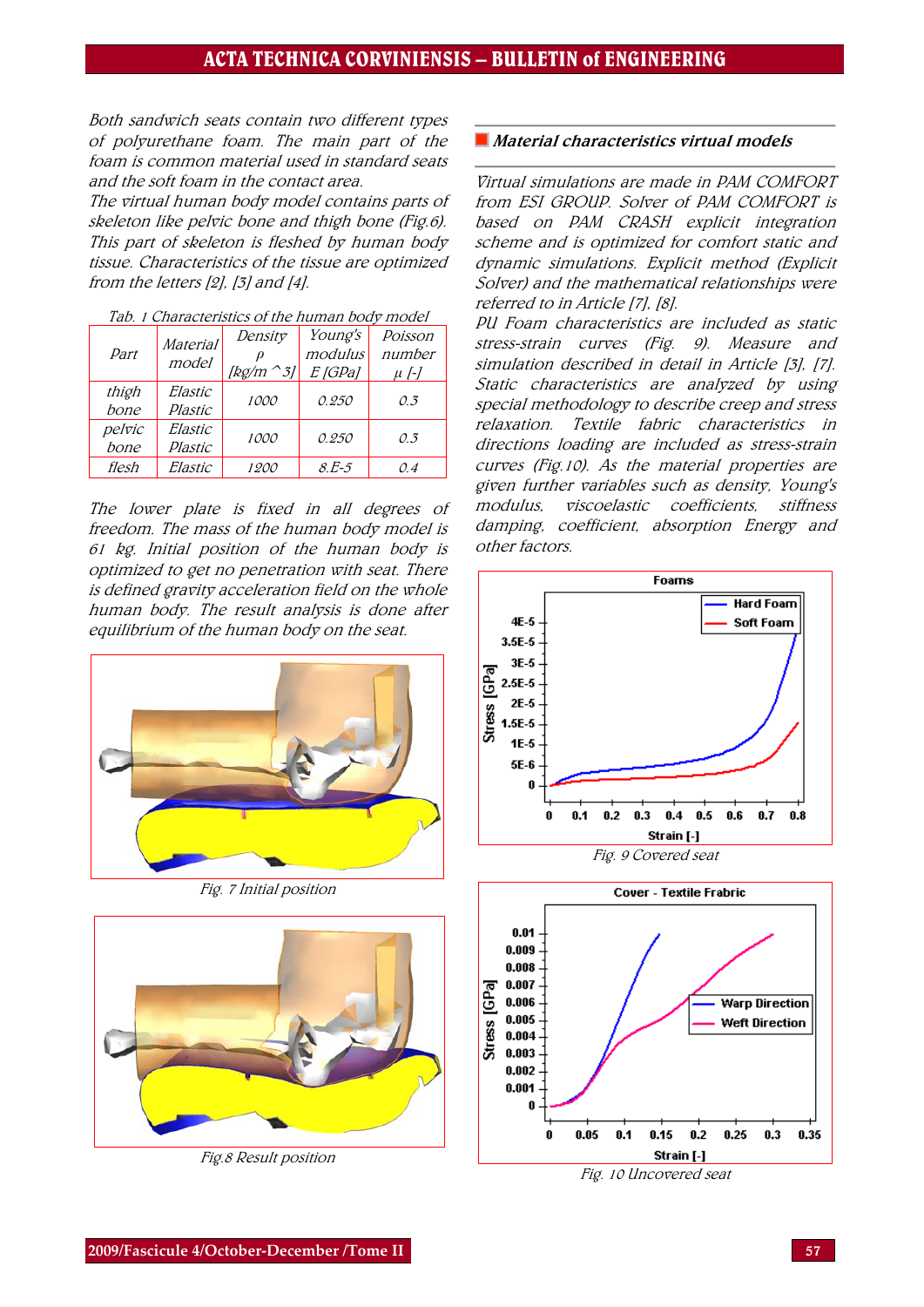#### **RESULTS OF THE SIMULATIONS**

Simulation analysis uses contact pressure to compare different types of seats (Compare comfort, optimalization design, construction geometry, developments ...).

Differences between maximum contact pressure seat (PU foam) and sandwich seat is c. 14%. This is due to layering of the material. Contact peak pressure by using sandwich seat is lower. Soft foam in contact area increases contact area and the static comfort. There is high dependency of the covering material. Increment of the peak pressure values is c. 62%.The covering material has important influence to seat stiffness and to static comfort. Therefore it can be assumed that values of contact pressures obtained from simulation model are suitable and can be used for the evaluation of these materials and seats.

The Fig. 11 and 12 is seen compression virtual Human body for uncovered seat and seat Sandwich. The resulting values maximal contact pressures for compared uncovered seat and seat Sandwich in Table 2.



Fig. 11 Compression seat (uncovered seat)



Fig. 12 Compression seat (Sandwich seat)

| Virtual Seat       | Maximum of Contact<br>Pressure [GPa] |
|--------------------|--------------------------------------|
| Uncovered          | $1.15E-5$                            |
| Uncovered Sandwich | $1.01E - 5$                          |
| Covered            | $1.87E - 5$                          |
| Covered Sandwich   | $1.73E - 5$                          |

All Results simulation for optimize and compares contact map (contact zone) seats with human body which is performed using contact pressure are to fig. 13-16.



Fig. 13 Uncovered seat



Fig.14 Uncovered sandwich seat



Fig. 15 Covered seat

# Tab. 2 Results – Contact Pressure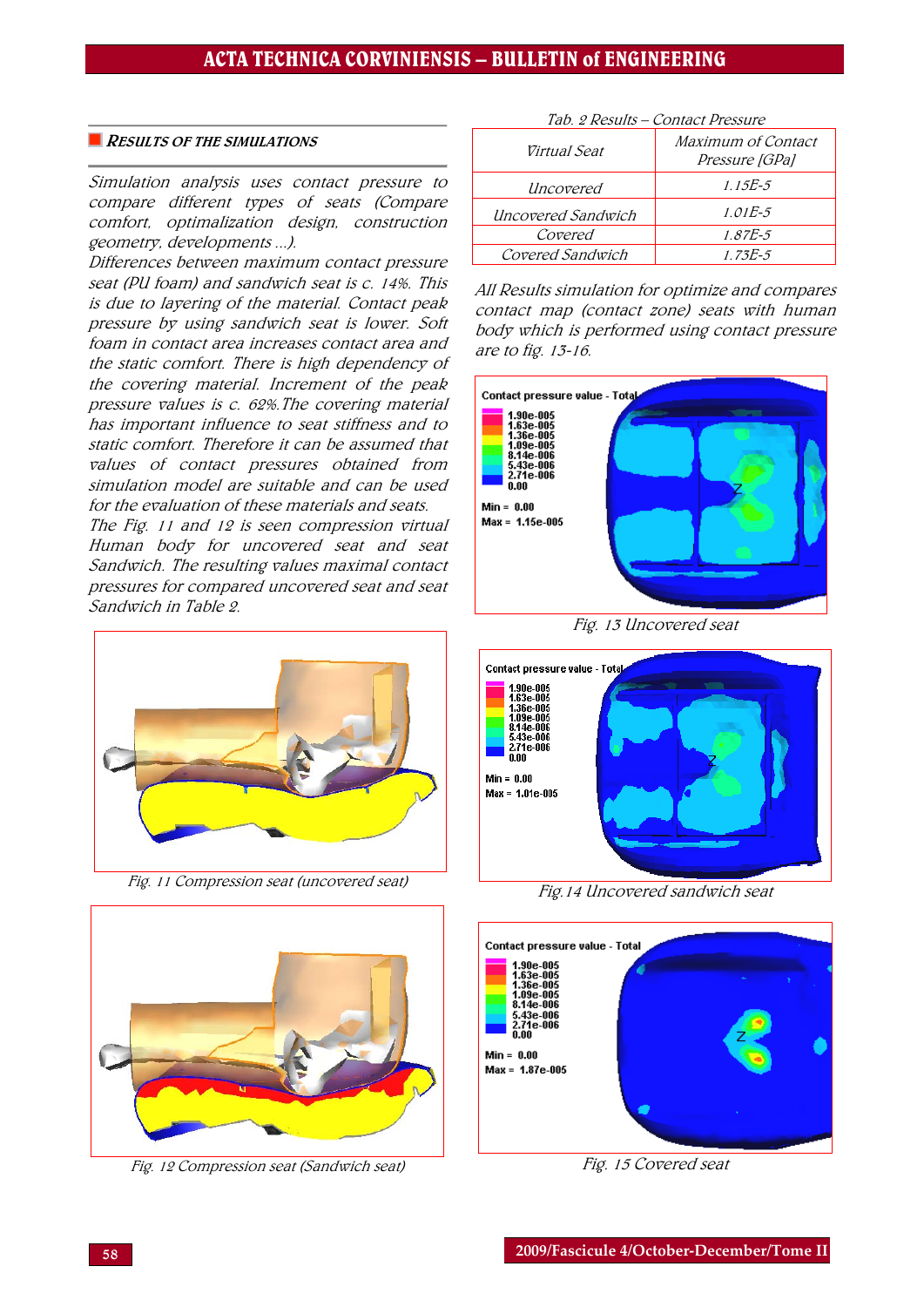

Fig. 16 Covered seat

#### CONCLUSION

An evaluation properties of seats, especially a pressure distribution in the contact zone, during the interaction between the sample and load is very important for the comfort. It is possible to use FEM simulations to predict comfort analysis. It is necessary to use the same testing signal in real experiment and in simulations. It is possible to predict dynamic behavior of the automotive seats before the prototype is made and optimizing mechanical characteristics of used materials and optimizing comfort layer of the seat cushion. By using FE model is possible to compare comfort layers with different shapes of seat cushion. During the seat development is important to include covering material influence to static comfort analysis. The sandwich structure is useful to get lower peak of contact pressure and increases the static comfort. FEM simulations will be very helpful to optimize characteristics of the comfort layer. It is possible to use different types of foam, covering materials, levels of pre-stress of textile fabric without the real seat prototype. Also It exists special device for measurement of contact pressures, for example X-sensor, which is very suitable for comparison with the virtual simulation, but its price is very high.

FEM Simulations as important system for Optimization for Comfort and Development.

#### ACKNOWLEDGMENT

This paper arises by the subvention research project of Ministry of Education of the Czech Republic under contract code MSM 4674788501.

#### **REFERENCES**

- [1.] PET*Ř*ÍK, J., PETR*Ů*, M.: Optimalization of the seat cushion comfort layer In: 50.Conference of Departments of Parts and Mechanism of Machines,  $S^{th}$  $-10^{th}$ September 2009, Terchová, SK, ISBN 978- 80-554-0080-8
- [2.] JAY (ZHIJIJAN) ZHAO, GOPAL NARWANI, Development of a human body finite element model for restraint system r&d applications takata – Automotive Systems Laboratory, Inc.Paper Number 05-0399
- [3.] PETRIK JAN, FE model of the foam cushion, PHD 2007, Pilsen
- [4.] KENT, R., SHERWOOD, C., LESSLEY, D., OVERBY, B., MATSUOKA, F., "Age-Related Changes In The Effective Stiffness of The Human Thorax Using Four Loading Conditions." in Proceedings of RCOBI Conference, 2003.
- [5.] MLIT/JAMA/JARI, "Proposals for Activities on International Harmonization Advanced Frontal Impact Dummies." IHRA BIO-WG in Washington D.C., USA, July 16, 2004.
- [6.] PETRIK JAN, Iteration of the automobile seat and weight, Doctoral Thesis, TU Liberec, 2008
- [7.] PET*Ř*ÍK,J.,PETR*Ů*, M.: Simulation of the transmissibility of the non-linear materials In: VIBROENGINEERING 2009, Proceedings of the  $8<sup>th</sup>$  International Conference, Klaipeda, Lietuva, ISSN 1822-1622
- [8.] NOVÁK, O., PETR*Ů*, M.: Simulation Of Mattresses For Immobile Patients In: AUTEX 2009 World Textile Conferencion, Izmir, Turkey, ISBN 978-975-483-787-2

#### **AUTHORS & AFFILIATION**

1.MICHAL PETR*Ů*, 2.JAN PET*Ř*ÍK

<sup>1.,2.</sup> DEPARTMENT OF MACHINE ELEMENTS AND MECHANISM, TECHNICAL UNIVERSITY OF LIBEREC, CZECH REPUBLIC